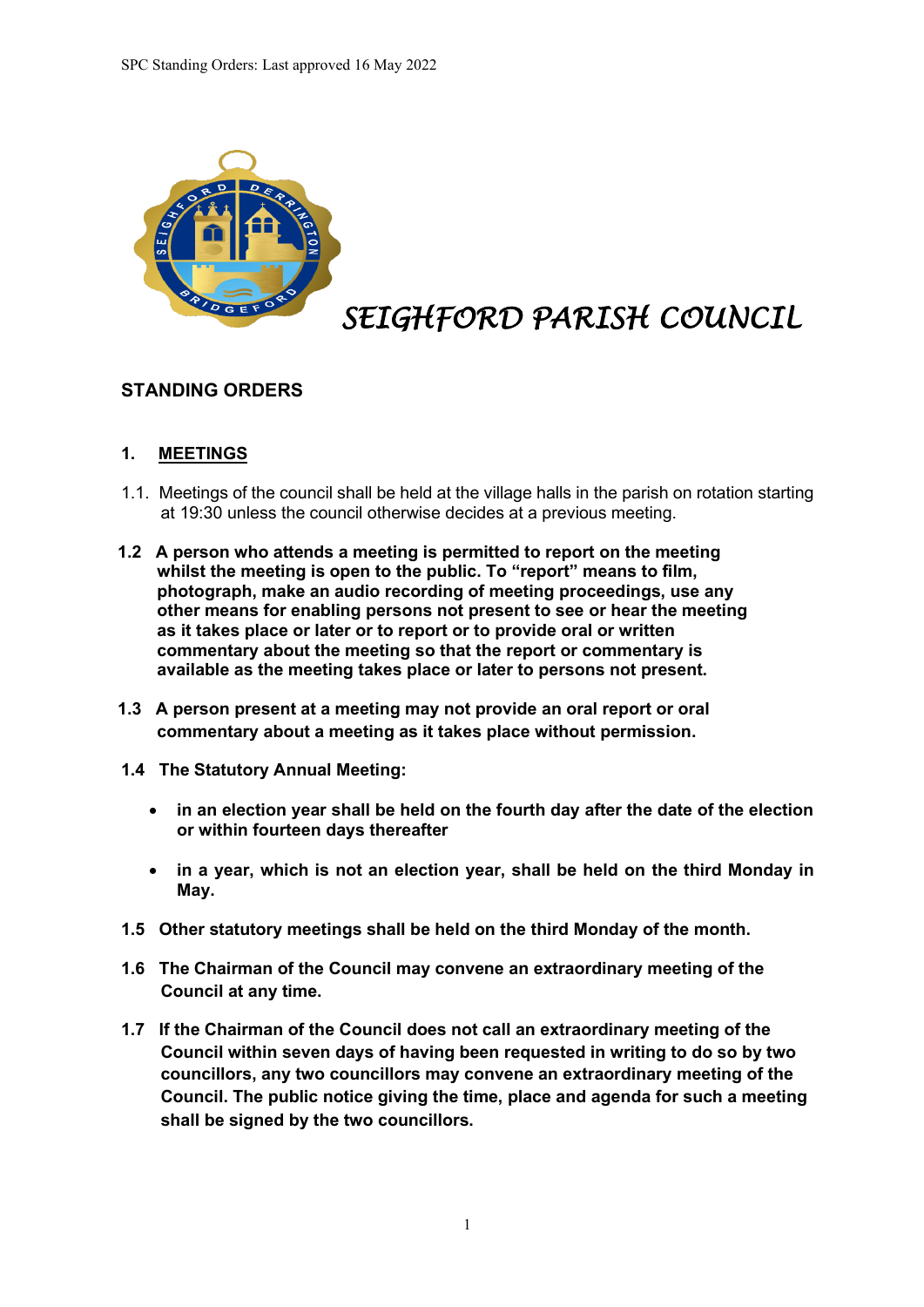# **2. CHAIRMAN OF MEETING**

#### **2.1. The person presiding at a meeting may exercise all powers and duties of the Chairman in relation to the conduct of the meeting.**

## **3. PROPER OFFICER**

- 3.1. Where a statute, regulation or order confers functions or duties on the proper officer of the Council in the following cases, he or she shall be the Clerk: -
	- 3.1.1. To receive declarations of acceptance of office.
	- 3.1.2. To receive and record notices disclosing pecuniary interests.<br>3.1.3. To receive and retain plans and documents.
	- To receive and retain plans and documents.
	- 3.1.4. To sign notices and other documents on behalf of the Council.
	- 3.1.5. To receive copies of bye-laws made by a District Council.
	- 3.1.6. To certify copies of bye-laws made by Council.
	- 3.1.7. To serve on councillors a signed summons to attend meetings of the Council. The summons shall be circulated by email at least three clear days before the meeting and shall confirm the time place and agenda for the meeting.

 **The minimum three clear days for notice of a meeting does not include the day on which notice was issued, the day of the meeting, a Saturday, a Sunday, a day of the Christmas break, a day of the Easter break or of a bank holiday or a day appointed for public thanksgiving or mourning.**

3.2. In any other case the proper officer shall be the person nominated by the Council and, in default of nominations, the Clerk.

# **4. QUORUM**

#### **4.1. Three members shall constitute a quorum.**

4.2. If a quorum is not present when the Council meets or if during a meeting the number of councillors present, and not debarred by reason of declared pecuniary or personal interest, falls below the quorum, the business not transacted at that meeting shall be transacted at the next meeting or on such day as the Chairman may fix.

# **5. VOTING**

- 5.1. Members shall vote by show of hands or, if at least two members so request, by signed ballot.
- **5.2. If a member so requires, the Clerk shall record the names of the members who votes on any question to show whether they voted for or against it.**
	- **5.2.1. Subject to (5.2.2) and (5.2.3) below the Chairman may give an original vote on any matter put to the vote, and in the case of an equality of votes may give a casting vote even though he gave no original vote.**
	- **5.2.2. If the person presiding at the Annual Meeting would have ceased to be a member of the council but for statutory provisions which preserve the membership of the Chairman and Vice-Chairman until the end of their term in office he/she may not give an original vote in an election for Chairman.**
	- **5.2.3. The Person presiding must give a casting vote whenever there is an equality of votes in an election for Chairman.**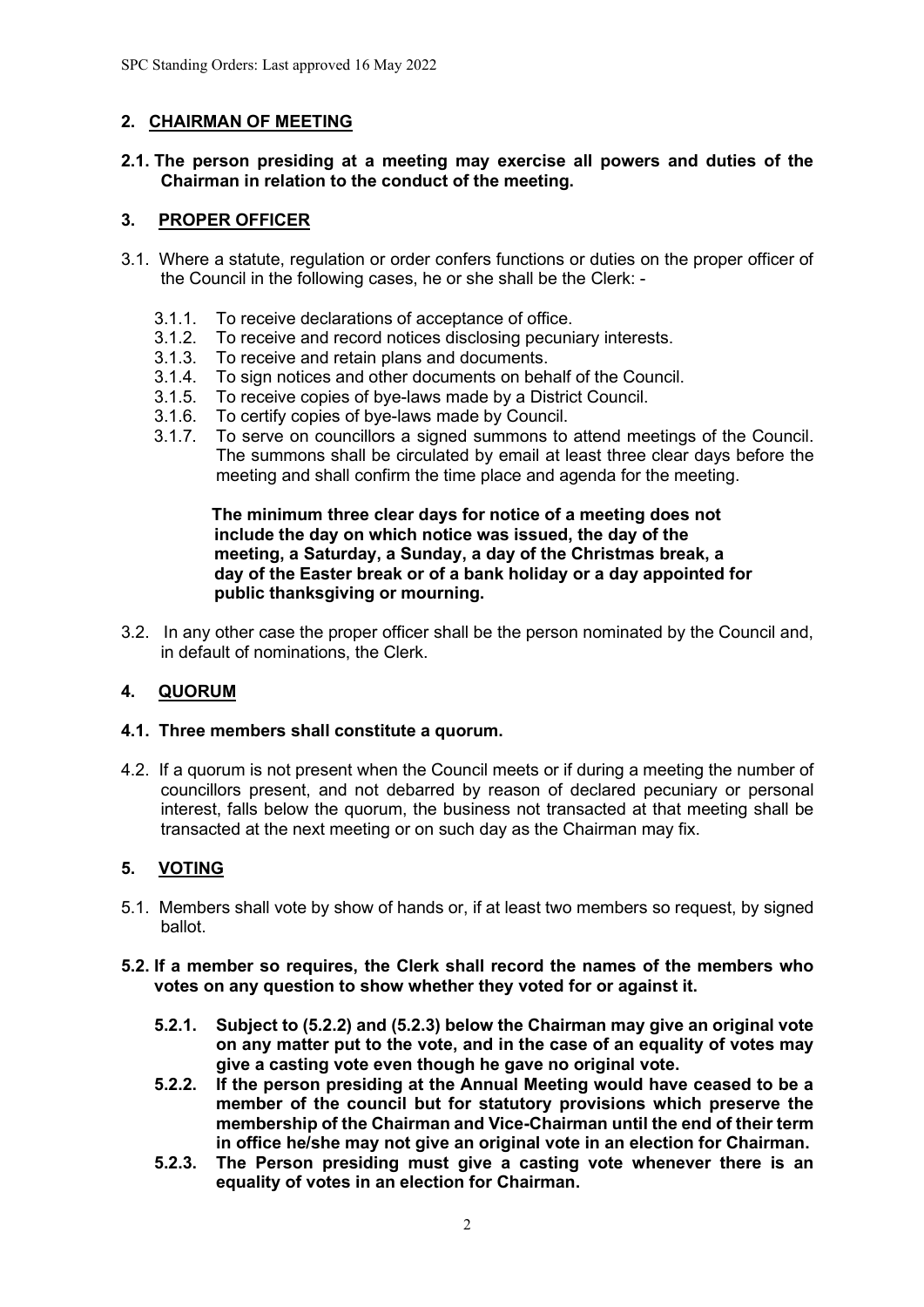# **6. ORDER OF BUSINESS**

*(In an election year councillors should execute Declarations of Acceptance of Office in the presence of the Proper Officer previously authorised by the Council to take such declaration before the annual meeting commences.)*

## 6.1. **At each Annual Meeting the first business shall be:**

- 6.1.1. **To elect a Chairman.**
- 6.1.2. **To receive the Chairman's Declaration of Acceptance of office or, if not received, to decide when it shall be received.**
- 6.1.3. **To decide when any declarations of acceptance of office, which have not been received as provided by law, shall be received.**
- 6.1.4. To elect a Vice-Chairman.
- 6.1.5. To appoint committees and representatives.

6.1.6. To consider the payment of any subscriptions/grants falling to be paid annually: And shall thereafter follow the order set out in Standing Order 6.4.

- **6.2 The Chairman of the Council, unless he has resigned or becomes disqualified, shall continue in office and preside at the annual meeting until his successor is elected at the next annual meeting of the Council.**
- **6.3 In an election year, if the current Chairman of the Council has not been reelected as a member of the Council, he shall preside at the annual meeting until a successor Chairman of the Council has been elected. The current Chairman of the Council shall not have an original vote in respect of the election of the new Chairman of the Council but shall give a casting vote in the case of an equality of votes.**
- 6.4 After the first business has been considered, the order of business, unless the Council otherwise decides on the grounds of urgency, shall be as follows: -
	- 6.1.7. To read and consider the minutes: provided that if a copy has been circulated to each member not later than the day of issue of the summons to attend the meeting, the Minutes may be taken as read.
	- 6.1.8. **After consideration to approve the signature of the Minutes by the person presiding as a correct record.**
	- 6.1.9. **To deal with business expressly required by statute to be done.**
	- 6.1.10. To dispose of business, if any, remaining from the last meeting.
	- 6.1.11. To receive such communications as the person presiding may wish to lay before the Council.
	- 6.1.12. To answer questions.
	- 6.1.13. To receive and consider reports and minutes of committee.
	- 6.1.14. To receive and consider reports from officers of the Council.
	- 6.1.15. To authorise the signing of orders for payment.
	- 6.1.16. To consider resolutions or recommendations in the order in which they have been notified.
	- 6.1.17. Any other business specified in the summons.

6.5 A motion to vary the order of business on the ground of urgency:

- 6.1.18. May be proposed by the Chairman or by any member and, if proposed by the Chairman, may be put to the vote without being seconded, and
- 6.1.19. Shall be put to the vote without discussion.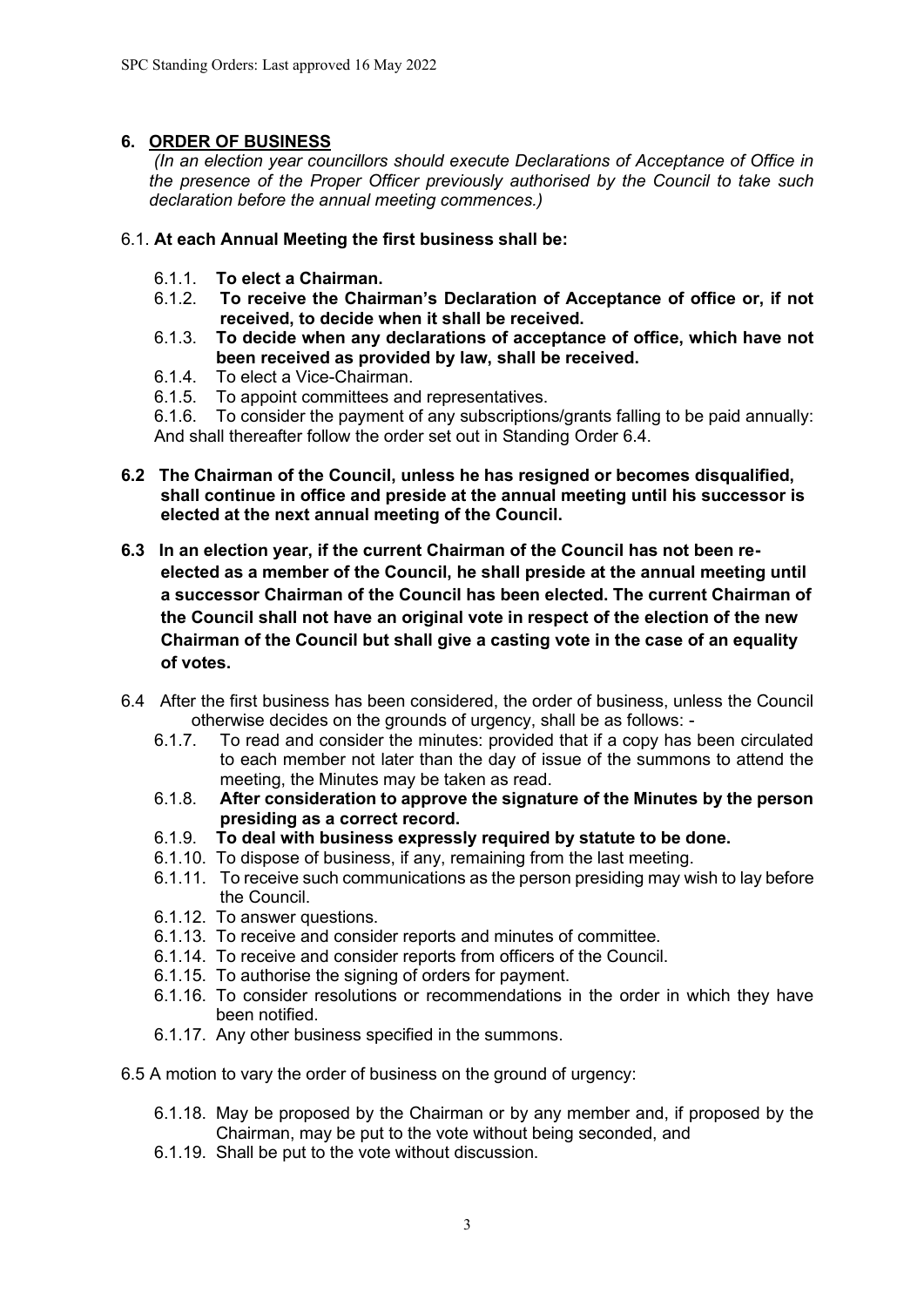# **7. RESOLUTIONS WITHOUT NOTICE**

7.1. Resolutions dealing with the following matters may be moved without notice: -

- 7.1.1. To appoint a Chairman of the meeting.
- 7.1.2. To correct the Minutes.
- 7.1.3. To approve the Minutes.
- 7.1.4. To alter the order of business.
- 7.1.5. To proceed to the next business.
- 7.1.6. To close or adjourn the debate.
- 7.1.7. To refer the matter to a committee.
- 7.1.8. To appoint a committee or any members thereof.<br>7.1.9. To adopt a report.
- To adopt a report.
- 7.1.10. To amend a resolution.
- 7.1.11. To give leave to withdraw a resolution or an amendment,
- 7.1.12. To exclude the public.
- 7.1.13. To silence or eject from the meeting a member named for misconduct.
- 7.1.14. To invite a member having an interest in the subject matter under a debate to remain.
- 7.1.15. To give the consent of the Council where such consent is required by these Standing Orders.
- 7.1.16. To suspend any Standing Order.

# **8. MINUTES**

8.1. No discussion shall take place upon the Minutes except their accuracy. Corrections to the Minutes shall be made by resolution and must be initialled by the Chairman.

#### **8.2 The Council shall publish draft minutes on a website which is publicly accessible and free of charge not later than one month after the meeting has taken place.**

# **9. DISORDERLY CONDUCT**

*To be dealt with under appropriate Standing Order 9[1] [2][3] or as detailed by Local Authorities [ Model Code of Conduct Order]2007, adopted by the council in September 2007.*

- 9.1No member shall at a meeting persistently disregard the ruling of the Chairman, wilfully obstruct business, or behave irregularly, offensively, improperly or in such a manner as to scandalise the Council or bring it into contempt or ridicule.
- 9.2 If, in the opinion of the Chairman, a member has broken the provision of item (9.1) of this Order, the Chairman shall express the opinion to the Council and thereafter any member may move that the member named be no longer heard or that the member named do leave the meeting, and the motion, if seconded shall be put forthwith and without discussion.
- 9.3 If either of the motions mentioned in item (9.2) is disobeyed, the Chairman may suspend the meeting or take such further steps as may be reasonably necessary to enforce them.

# **10. VOTING ON APPOINTMENTS**

10.1.Where more than two persons have been nominated for any position to be filled by the Council and of the votes given there is not an absolute majority in favour of one person,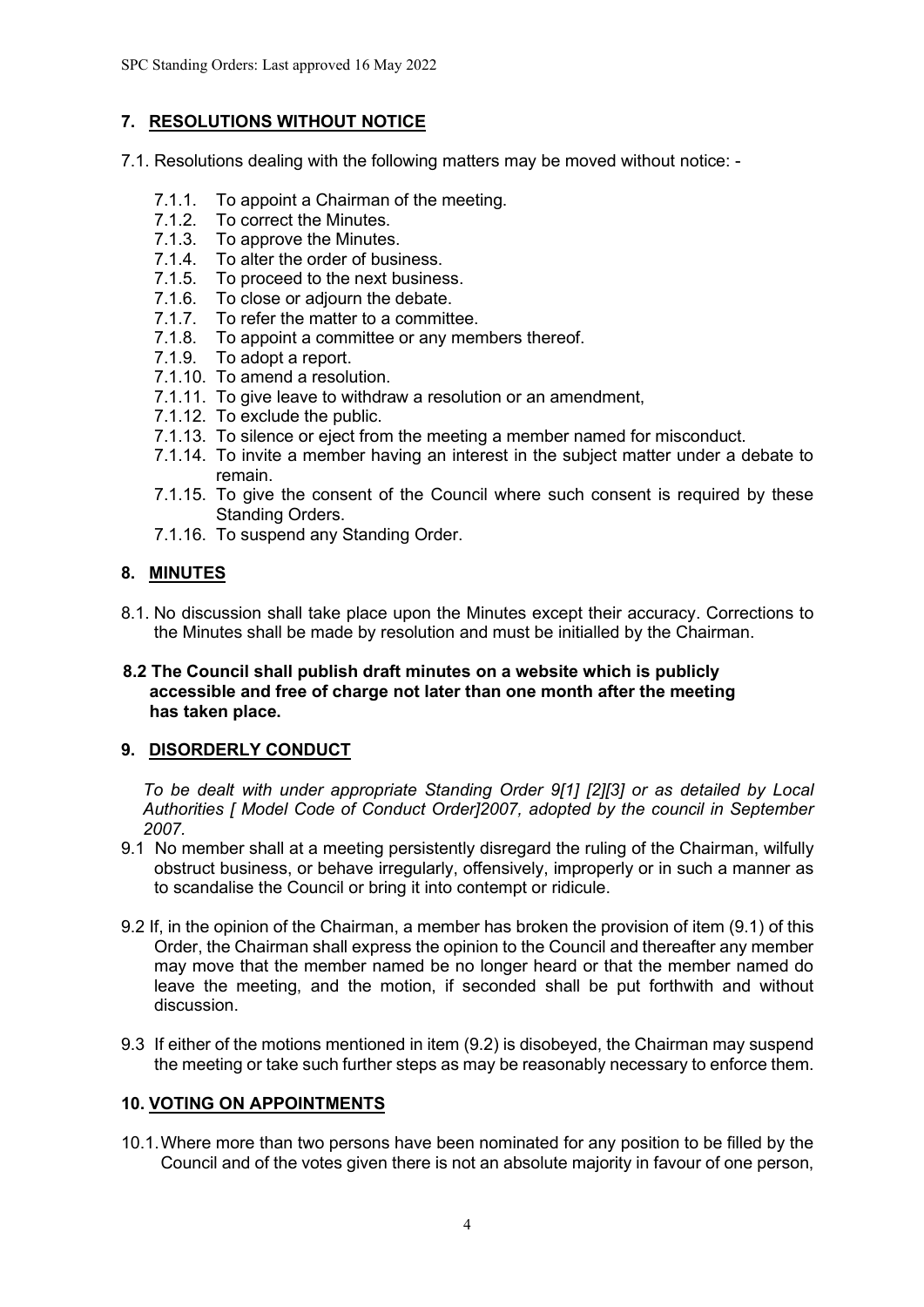the name of the person having the least number of votes shall be struck off the list and a fresh vote taken, and so on until a majority of votes is given in favour of one person.

## **11. DISCUSSIONS AND RESOLUTIONS AFFECTING EMPLOYEES OF THE COUNCIL**

11.1.If at a meeting there arises any question relating to the appointment, conduct, promotion, dismissal, salary or conditions of service, of any person employed by the Council, it shall not be considered until the Council has decided whether or not the public shall be excluded. (*See Standing Order 22.1.)*

## **12. EXPENDITURE**

#### 12.1.**Orders for the payment of money shall be authorised by resolution of the Council and signed by two members under Section 6 of the Financial Regulations.**

## **13. COMMITTEES AND SUB-COMMITTEES**

- 13.1.The Council may at the Annual Meeting appoint standing committees and at any other time appoint such other committees as are necessary, but subject to any statutory provision in that behalf: - Shall not appoint any member of a committee so as to hold office later than the Annual Meeting, and may at any time dissolve or alter the membership of the committee.
- 13.2.The Chairman and Vice-Chairman shall be members of every committee.
- 13.3.Every committee shall at its first meeting before proceeding to any other business, elect a Chairman and may elect a Vice-Chairman.

#### **14. VOTING IN COMMITTEES**

14.1.Members of committees shall vote by show of hands, or, if at least two members so request, by signed ballot.

#### 14.2.**Chairmen of committees and sub-committees shall in the case of an equality of votes have a second or casting vote.**

#### **15. PRESENCE OF NON-MEMBERS OF COMMITTEES AT COMMITTEE MEETINGS**

15.1.A member who has proposed a resolution, which has been referred to any committee of which he is not a member, may explain his resolution to the committee but shall not vote.

#### **16. ACCOUNTS AND FINANCIAL STATEMENTS**

- 16.1.As laid down in the Financial Regulations or:
	- 16.1.1. Except as provided in item (16.1.2) of this Standing Order or by statute, all accounts for payment and claims upon the Council shall be laid before the Council.
	- 16.1.2. Where it is necessary to make a payment before it has been authorised by the Council. Such payment shall be certified as to their accuracy and urgency by the appropriate officer. Such payment shall be authorised by the Chairman or Vice-Chairman of the Council.
	- 16.1.3. All payments ratified under item (16.1.2) of this Standing Order shall be separately included in the next schedule of payments laid before the Council.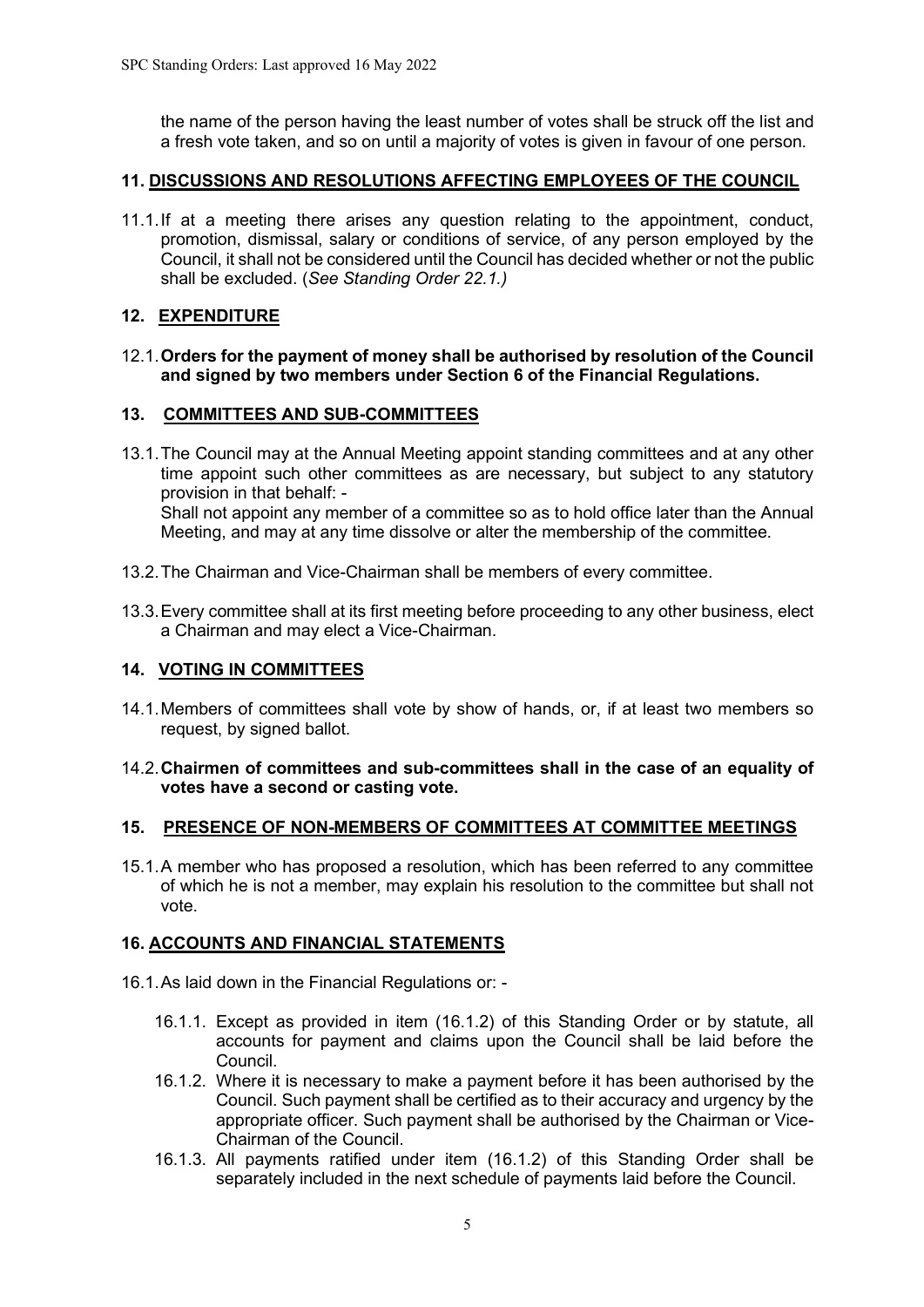16.2.The Clerk shall supply to each member at the next ordinary meeting, after the end of the Financial Year a statement of receipts and payments.

# **17. ESTIMATES**

17.1.The Council shall approve written estimates for the coming financial year as directed in section 2 of the Financial Regulations.

# **18. INTERESTS**

- 18.1.If any member has any pecuniary interest, direct or indirect, within the meaning of section 94-95 of the Local Government Act, 1972, in any contract, proposed contract or other matter, he/she shall while it is under consideration by the Council, withdraw from the meeting unless the interest is trivial in the manner described in section 97(b) or: -
	- 18.1.1. The disability imposed upon him/her by those sections has been removed by the District Council; or
	- 18.1.2. The Council invite him to remain; or
	- 18.1.3 The contract, proposed contract or other matter is under consideration as part of the report of a committee and is not itself the subject of debate.

#### **18.2 The Clerk shall record in the minutes, of any notice given by any member, or any officer, of the Council of a pecuniary interest in a contract or of non-pecuniary interest declared in respect of business to be discussed.**

- 18.3 If any member has a non-pecuniary interest within the ambit of the National Code of Local Government Conduct he/she shall, having declared it, be invited to make representations and answer questions on the topic, but will withdraw from the meeting at the voting stage. This is in accordance with paragraph 12.2 of the Local authorities [Model Code of Conduct] Order 2007.
- 18.4 If a candidate for any appointment under the Council is to his knowledge related to any member of or holder of any office under the Council, he/she and the person to whom he/she is related shall disclose the relationship in writing to the Clerk. A candidate who fails to do so shall be disqualified for such appointment, and, if appointed, may be dismissed without notice. The Clerk shall report to the Council or to the appropriate committee any such disclosure. Where relationship to a member is disclosed Standing Order 18.3 shall apply.

The Clerk shall make known the purport of this Standing Order to every candidate.

- 18.5 Unless he has been granted a dispensation, a councillor with voting rights shall withdraw from a meeting when it is considering a matter in which he has a disclosable pecuniary interest. He may return to the meeting after it has considered the matter in which he had the interest.
- 18.6 Dispensation requests shall be in writing and submitted to the Proper Officer as soon as possible before the meeting, or failing that, at the start of the meeting for which the dispensation is required. A decision as to whether to grant a dispensation shall be made by a meeting of the council and that decision is final.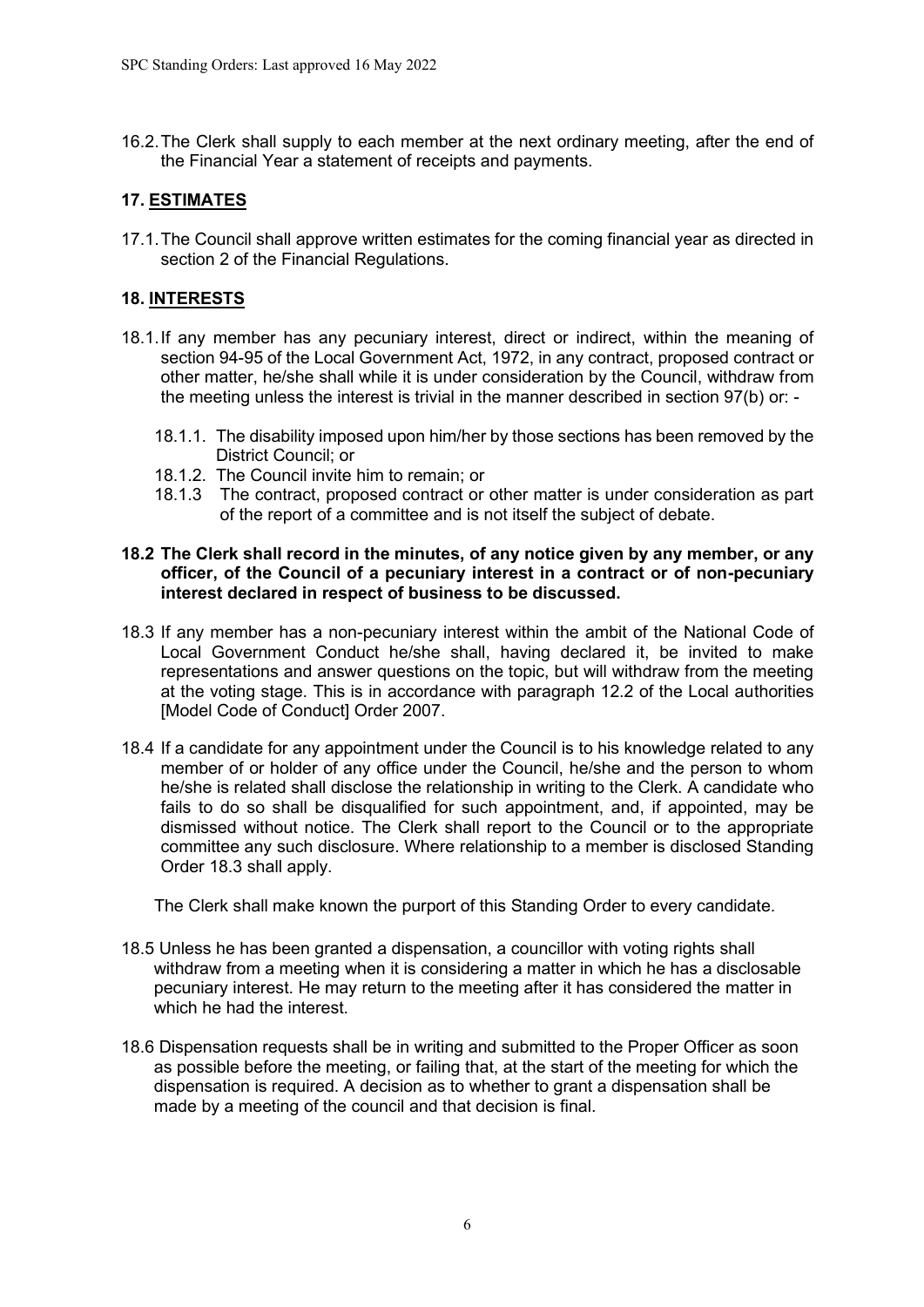## **19. CANVASSING OF AND RECOMMENDATIONS BY MEMBERS**

- 19.1.Canvassing of members, directly or indirectly, for any appointment under the Council shall disqualify the candidate for such appointment. The Clerk shall make known the purport of this sub-paragraph to every candidate.
- 19.2.A member of the Council shall not solicit for any person any appointment under the Council or recommend any person for such appointment or for promotion; but, nevertheless, a member may give a written testimonial for submission to the Council with an application for appointment.
- 19.3.Standing Order No's 18.4, 19.1 and 19.2 shall apply to tenders as if the person making the tender were a candidate for an appointment.

## **20. INSPECTION OF DOCUMENTS**

- 20.1.A member may for any purpose of his duty as such (but not otherwise), inspect any document in the possession of the Council or a committee, and if copies are available shall, on request, be supplied for the like purpose with a copy.
- 20.2.**All Minutes kept by the Council and by any committee shall be open for the inspection of any member of the Council or the public.**

## **21. UNAUTHORISED ACTIVITIES**

- 21.1.No member of the Council or of any committee shall in the name of or on behalf of the **Council** 
	- 21.1.1. Inspect any lands or premises which the Council has a right or duty to inspect; or
	- 21.1.2. Unless authorised to do so by the Council or the relevant committee.
	- 21.1.3. Councillors do not have the right of access onto private land or premises.
	- 21.1.4 Enter into any financial or legal commitment on behalf of the council without the full agreement of the council.

# **22. ADMISSION OF THE PUBLIC AND PRESS TO MEETINGS**

- **22.1 Meetings shall be open to the public unless their presence is prejudicial to the public interest by reason of the confidential nature of the business to be transacted or for other special reasons. The public's exclusion from part or all a meeting shall be by a resolution which shall give reasons for the public's exclusion.**
- 22.1.The Clerk shall afford the press reasonable facilities for taking their report of any proceedings at which they are entitled to be present.
- 22.2.If a member of the public interrupts the proceedings at any meeting, the Chairman may, after warning, order that he/she be removed from the Council Chamber.
- 22.3.An opportunity for public questions will be made available at the start of each scheduled Council meeting after any interests have been declared. Ten minutes will be the time set aside to receive questions or statements from the public, and any one member of the public shall have three minutes to deliver their statement. This is also the opportunity for any Councillor who has declared an interest at 18.3 to speak as a member of the public or to represent the views of the electors.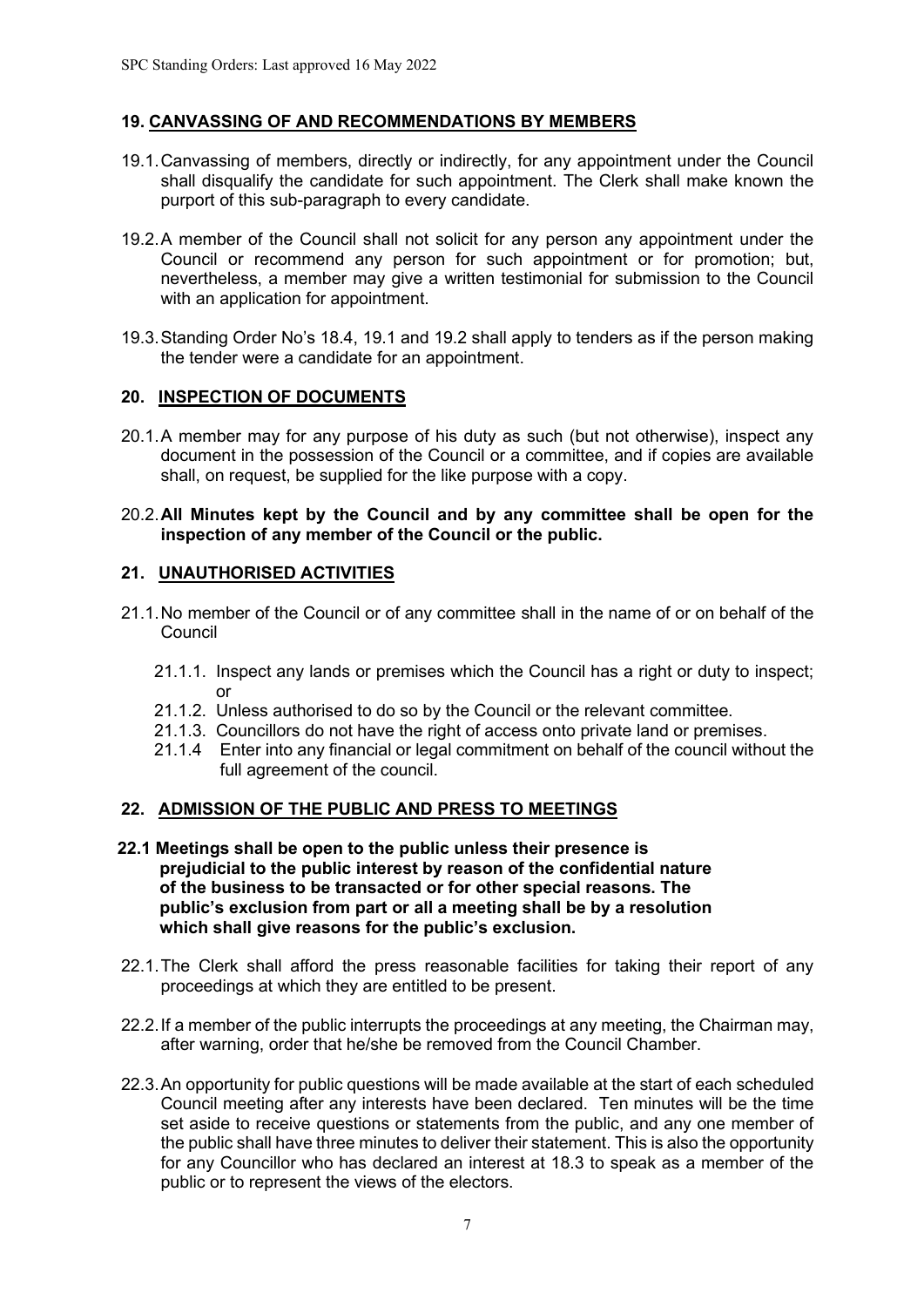# **23. CONFIDENTIAL BUSINESS**

- 23.1.No member of the Council or of any committee shall disclose to any person not a member of the Council any business declared to be confidential by the Council or the committee.
- 23.2.Any member in breach of the provision of item (23.1) of this Standing Order shall be removed from any committee of the Council by the Council.

## **24. LIAISON WITH DISTRICT/ COUNTY COUNCILLORS**

- 24.1.A notice of meeting and an agenda shall be sent together with an invitation to attend to Borough/ County Councillors for the wards and divisions in the parish.
- 24.2 Unless the Council determines otherwise, a copy of each letter sent to the District and County Council shall be sent to the ward councillor(s) representing the area of the Council.

# **25. PLANNING APPLICATIONS**

- 25.1. The Clerk shall, as soon as it is received, enter into the appropriate record the following of every planning application notified to the Council.
	- The date on which it was received and reference number:
	- The name of the applicant:
	- The place to which it relates:
	- A summary of the nature of the application
- 25.2. The Clerk shall circulate details of every planning application received by email to all Councillors. If the application is likely to have a major impact on the parish or a ward thereof, or adjoining parish, and requires consideration before the next ordinary meeting of the Council, an extraordinary meeting will be convened to consider it at the Chairman's discretion.

#### **26. STANDING ORDER ON CONTRACTS**

- 26.1.Where it is intended to enter into a contract exceeding £2,000 but not exceeding £10,000 in value for the supply of goods or materials or for the execution of works. The Clerk shall give at least three weeks public notice of such intention, in the same manner as public notice of meetings of the Council is given.
- 26.2.Notice of a contract shall state the general nature of the intended contract and state the name and address of the person to whom the tenders are to be addressed and the last date by which those tenders should reach that person in the ordinary course of post.
- 26.3.Tenders shall be opened by the Clerk, or person, to whom tenders are required to be addressed. On the date specified pursuant to item (26.2) of this Order and shall be reported by the person who opened them to the Council. Neither the Council nor any committee is bound to accept the lowest tender.
- 26.4.If no tenders are received or if all tenders are identical the Council may make such arrangements for procuring the goods or materials or executing the work as it thinks fit.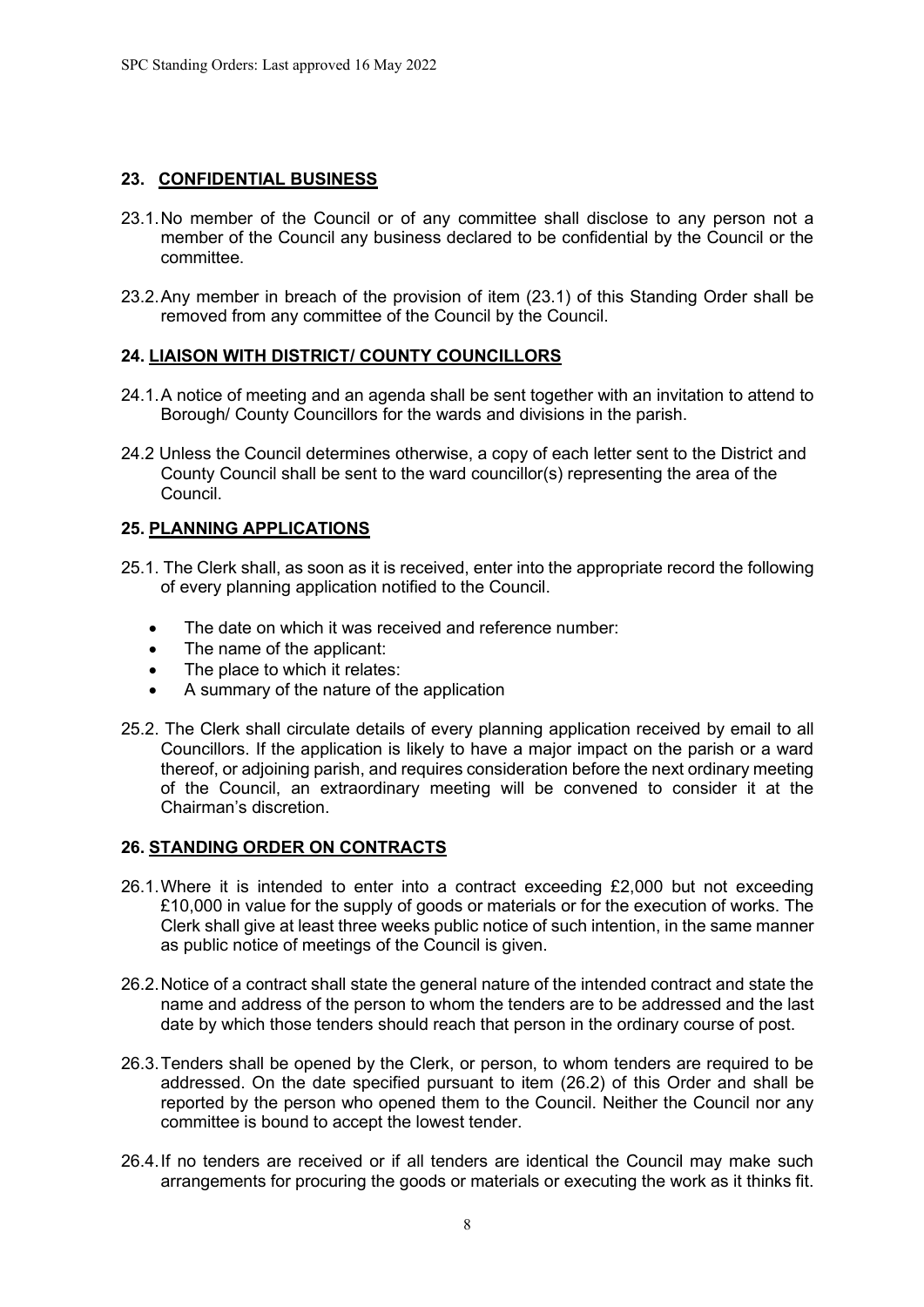26.5.A notice issued under this Standing Order shall contain a statement of the effect of Standing Order 18.4, 19.1, 19.2 and 19.3.

## **27. CODE OF CONDUCT ON COMPLAINTS**

27.1. The Council shall deal with complaints of maladministration allegedly committed by the Council or by any officer or member in line with the Council's Complaints Procedure.

#### **28. RESPONSIBILITIES TO PROVIDE INFORMATION**

- **28.1 In accordance with freedom of information legislation, the Council shall publish information in accordance with its publication scheme and respond to requests for information held by the Council.**
- **28.2 The Council shall publish information in accordance with the requirements of the Smaller Authorities (Transparency Requirements) (England) Regulations 2015.**
- **29. RESPONSIBILITIES UNDER DATA PROTECTION LEGISLATION**  *See also standing order 11.*
- **28.1 The Council shall appoint a Data Protection Officer.**
- **28.2 The Council shall have policies and procedures in place to respond to an individual exercising statutory rights concerning his personal data.**
- **28.3 The Council shall have a written policy in place for responding to and managing a personal data breach.**
- **28.4 The Council shall keep a record of all personal data breaches comprising the facts relating to the personal data breach, its effects and the remedial action taken.**
- **28.5 The Council shall ensure that information communicated in its privacy notice(s) is in an easily accessible and available form and kept up to date.**
- **28.6 The Council shall maintain a written record of its processing activities.**

#### **29. MANAGEMENT OF INFORMATION**

- **29.1 The Council shall have in place and keep under review, technical and organisational measures to keep secure information (including personal data) which it holds in paper and electronic form. Such arrangements shall include deciding who has access to personal data and encryption of personal data.**
- **29.2 The Council shall have in place, and keep under review, policies for the retention and safe destruction of all information (including personal data) which it holds in paper and electronic form. The Council's retention policy shall confirm the period for which information (including personal data) shall be retained or if this is not possible the criteria used to determine that period (e.g. the Limitation Act 1980).**